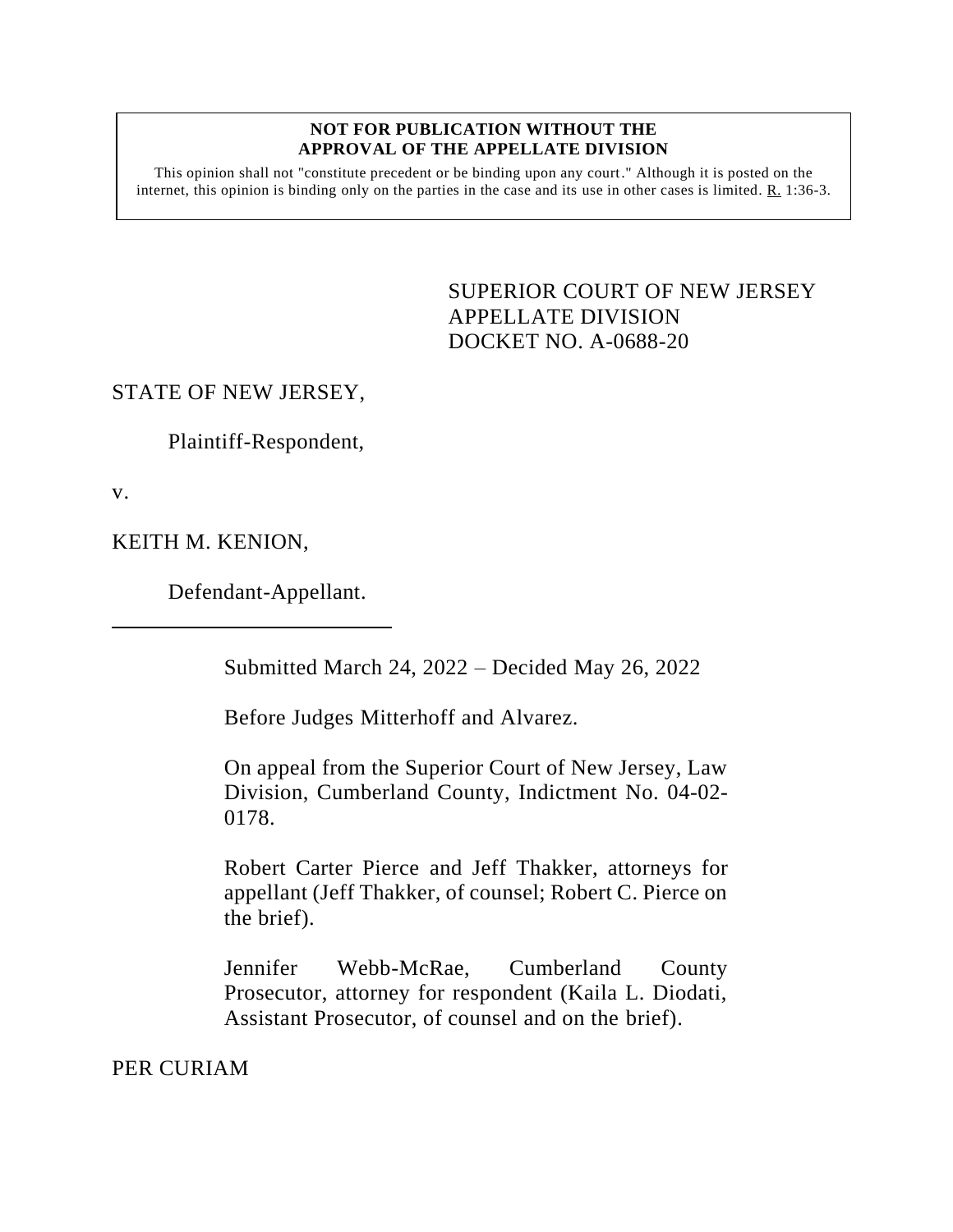In State v. Jackson, we considered Rule  $3:22-12(a)(2)(C)$ 's prohibition against filing a petition for post-conviction relief (PCR) more than one year after "the date of the denial of the first or subsequent application for [PCR] where ineffective assistance of counsel that represented the defendant on the first or subsequent application for [PCR] is being alleged." 454 N.J. Super. 284, 291- 97 (App. Div.), certif. denied, 236 N.J. 35 (2018). Applying the rule and the reasoning of the case to this appeal, we affirm a summary order that dismissed defendant's second PCR petition as untimely.

In State v. Kenion, No. A-1883-14 (App. Div. Nov. 27, 2017), we affirmed the September 22, 2014 denial of defendant's first PCR petition in which he alleged ineffective assistance of his trial and appellate counsel. On the appeal, he alleged ineffective assistance of PCR counsel.

On January 10, 2018, three years and four months after the decision, defendant filed a second petition—again alleging ineffective assistance—this time of PCR and appellate PCR counsel, whom he alleged ignored the grounds for relief he wanted argued. Unquestionably, Rule 3:22-6(d) requires assigned counsel to advance even arguments counsel deems to be lacking in merit by listing the claims in the PCR petition, or if a defendant filed the petition pro se,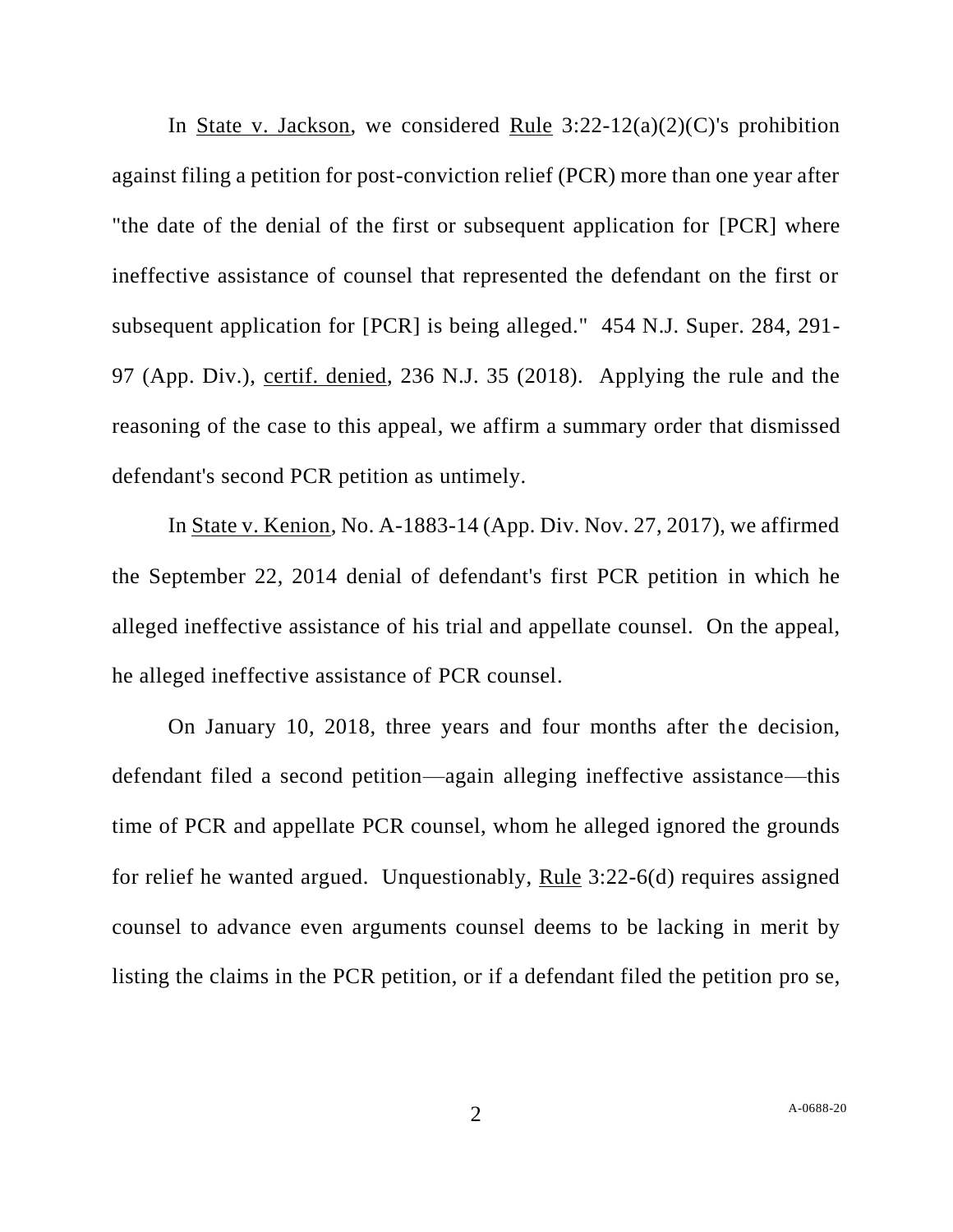by "incorporat[ing] them by reference." See State v. Rue, 175 N.J. 1 (2002). In State v. Webster, 187 N.J. 254 (2006), the Court only strengthened that mandate.

Defendant's second PCR petition, and this appeal, attempt to bypass the time bar found in Rule 3:22-12(a)(2)(C) by contending appellate PCR counsel was so ineffective that this should be considered a first PCR petition, not a second. But doing so would render the rule meaningless, and constructing a rule or statute so as to make it meaningless is contrary to settled law. See State v. Marolda, \_\_\_ N.J. Super. \_\_\_, \_\_\_ (App. Div. 2022) (slip op. at 19-20) (refusing to adopt construction that would render a Rule essentially superfluous); cf. MasTec Renewables Constr. Co. v. SunLight Gen. Mercer Solar, LLC, 462 N.J. Super. 297, 318 (App. Div. 2020) ("A court must make every effort to avoid rendering any part of a statute inoperative, superfluous or meaningless.").

Defendant clearly had ample opportunity to raise concerns about both PCR counsel and appellate PCR counsel in a more timely pro se filing of the second petition. Thus, we see no unfairness in the application of the time bar. See Jackson, 454 N.J. Super. at 291-97.

We do have a concern, however, with the manner in which the November 23, 2020 order entered in this case. The judge who decided it gave no reasons. The order merely states: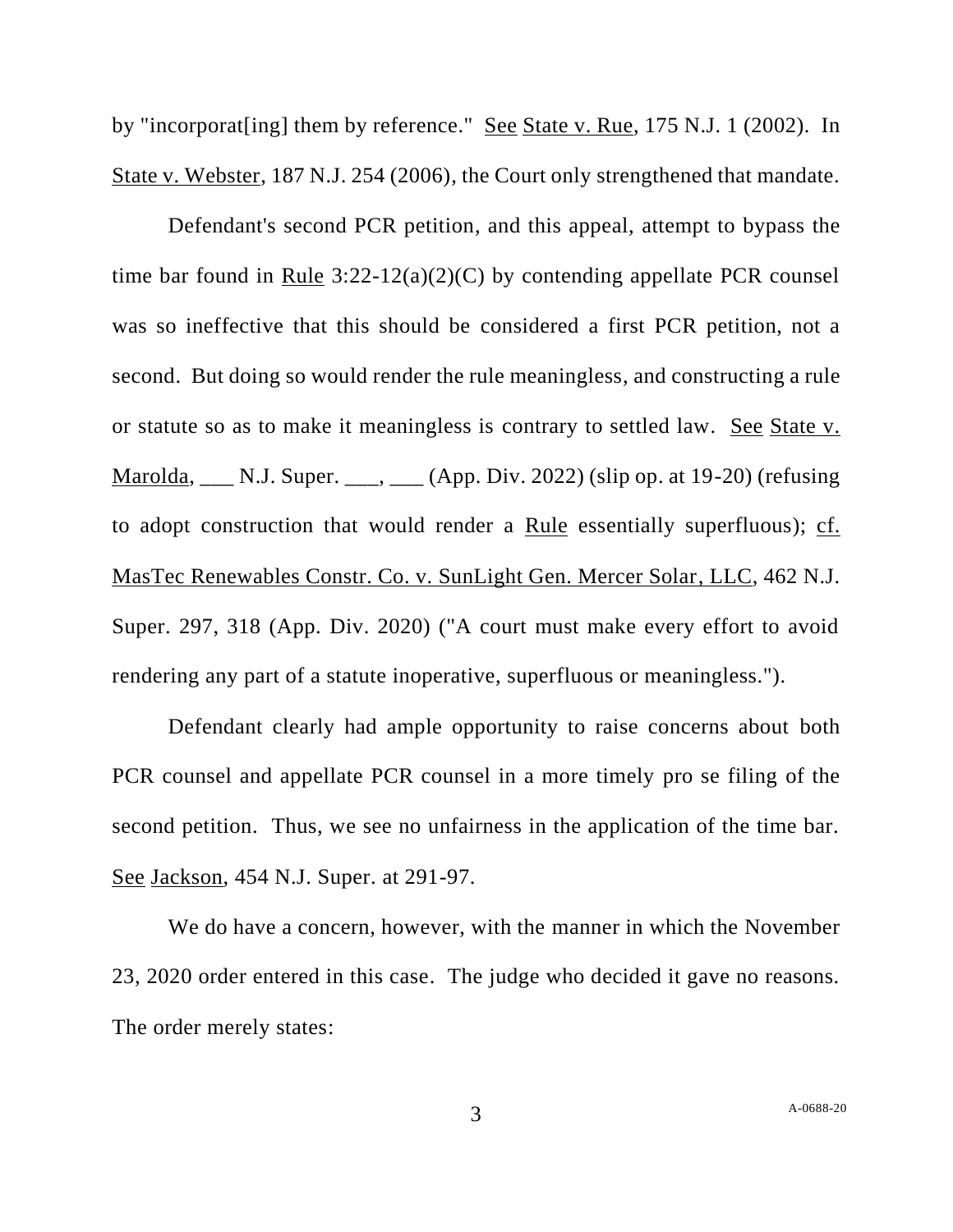The petition for post[-]conviction relief is procedurally barred, the relief is out of time and does not present any claims that can be considered past the filing deadline for post-conviction relief. Therefore, for these reasons the motion is  $DENIED.[<sup>1</sup>]$ 

A self-represented litigant might unwittingly include claims of newly discovered evidence or an illegal sentence in a second PCR petition. Those claims are cognizable and unaffected by the Rule  $3:22-12(a)(2)(C)$  time bar. See R. 3:22-4(b); R. 22-12(a)(2). Therefore, it is essential the judge review the petition, if only to ensure such grounds for relief are not included in the second PC petition, and place the reasons for denial or dismissal on the record. It would be unfair and a mistake of law to dismiss an untimely PCR petition out-of-hand where it included such claims, as they are always timely.

In addition, appellate review is meaningful only if the judge places his or her analysis on the record in open court and refers to it in the form of order denying or dismissing the PCR. <u>See R.</u> 1:7-4(a) ("The court shall, by an opinion or memorandum decision, either written or oral, state the facts and . . . its conclusions of law . . . on every motion decided by a written order that is appealable as of right.").

<sup>&</sup>lt;sup>1</sup> The reason an earlier virtually identical order was filed on August 14, 2020 is unclear. It too denied the petition as out of time.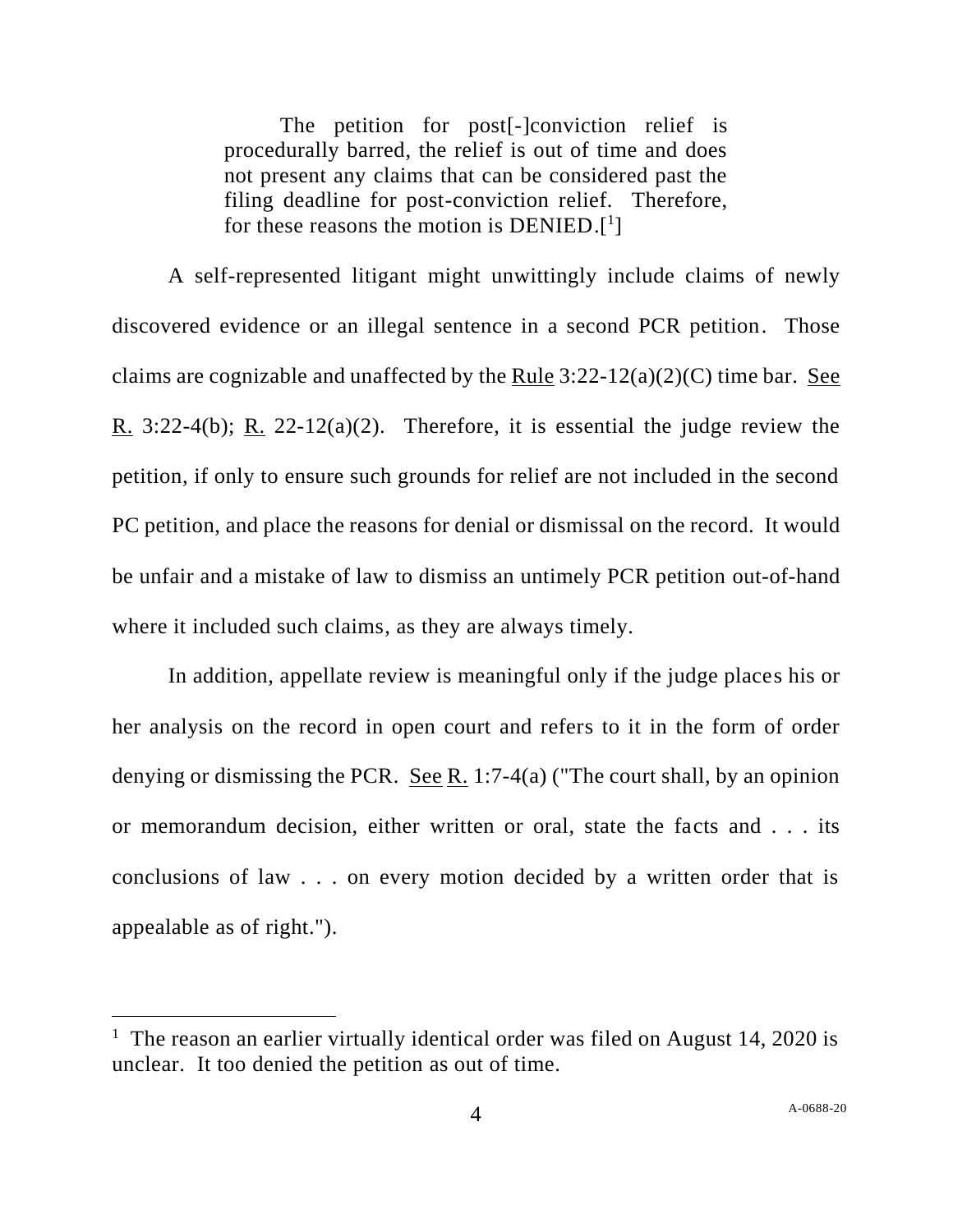We cannot discern whether the Law Division judge reviewed this second PCR petition on the merits. We have chosen to affirm the decision without remanding for the judge to state findings of fact and conclusions of law because we were able to decide the appeal, and the effect of the time bar, based on review of the available information, including our own unpublished opinions and the transcripts provided by counsel of hearings that took place before this petition was filed. Nonetheless, the outcome of an untimely second PCR petition is not predetermined in every instance, and it would be an unwarranted risk—if not an unfair practice—to deny or dismiss every one without explanation.

Furthermore, unexplained decisions might necessitate the exercise of original jurisdiction<sup>2</sup> or remands on all appeals from denials or dismissals of untimely PCR petitions. Therefore, the better practice may be for the trial court to state findings of fact and conclusions of law when denying or dismissing a second or later PCR petition for untimeliness. A trial court's express review need not involve assignment of counsel and further proceedings where the outcome seems patently clear. Even abbreviated findings of fact and

<sup>&</sup>lt;sup>2</sup> See R. 2:10-5 ("The appellate court may exercise such original jurisdiction as is necessary to the complete determination of any matter on review."); N.J. Election L. Enf't Comm'n v. DiVincenzo, 451 N.J. Super. 554, 570 (App. Div. 2017) (noting original jurisdiction appropriate when public interest favors expeditious dispute resolution).